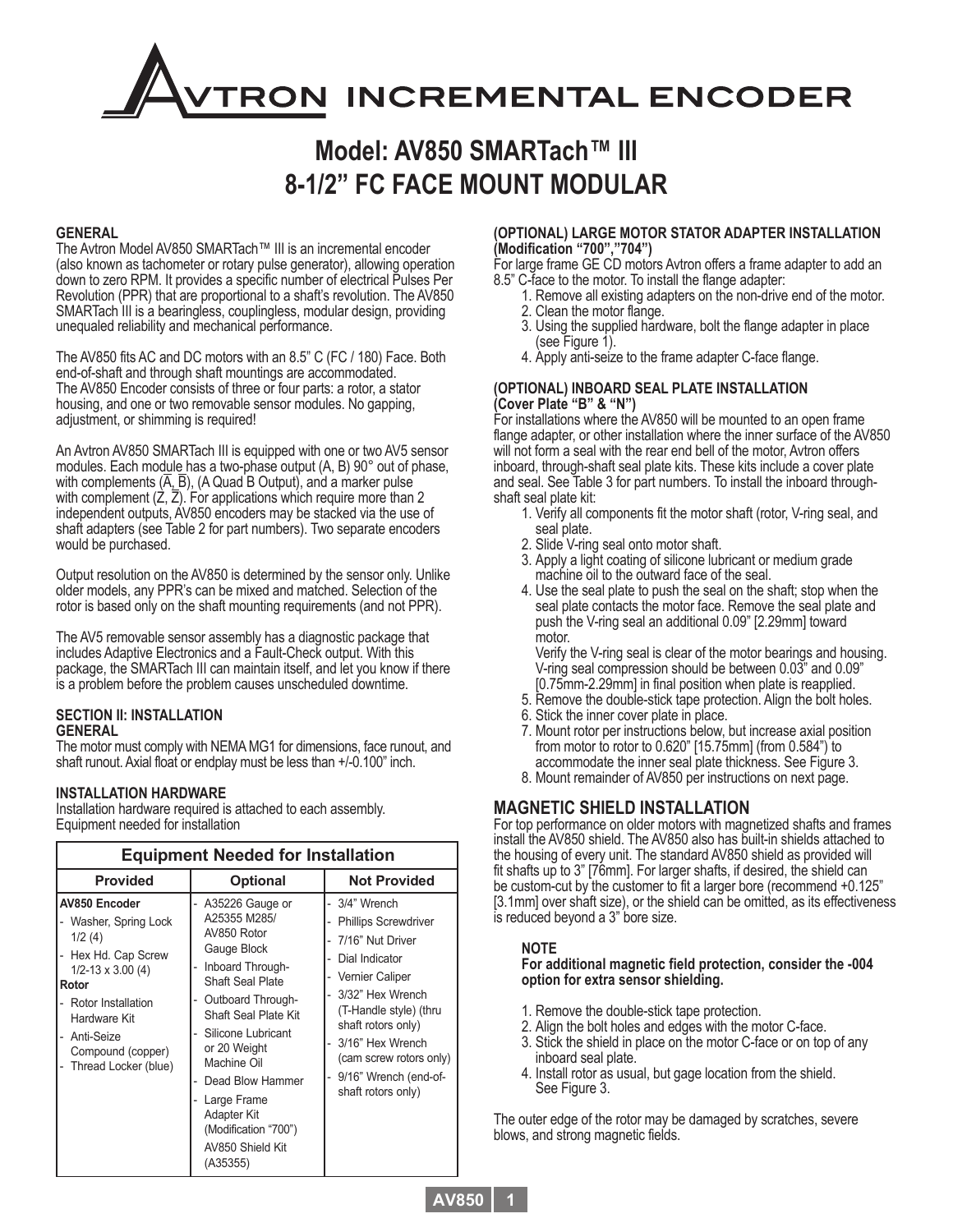|                                                                                                                                                                                                                                                                                     |              |                                                                                                 |                                                                                                                             | <b>AV850 PART NUMBERS AND AVAILABLE OPTIONS</b>                                                                                                                                                                                                                                                                                                                                         |                                                                                                                |                                                                                                                                 |                                                                                                                                                                                                                                                                   |                                                                                     |                                                                                                                                                                                           |                                                                            |                                  |
|-------------------------------------------------------------------------------------------------------------------------------------------------------------------------------------------------------------------------------------------------------------------------------------|--------------|-------------------------------------------------------------------------------------------------|-----------------------------------------------------------------------------------------------------------------------------|-----------------------------------------------------------------------------------------------------------------------------------------------------------------------------------------------------------------------------------------------------------------------------------------------------------------------------------------------------------------------------------------|----------------------------------------------------------------------------------------------------------------|---------------------------------------------------------------------------------------------------------------------------------|-------------------------------------------------------------------------------------------------------------------------------------------------------------------------------------------------------------------------------------------------------------------|-------------------------------------------------------------------------------------|-------------------------------------------------------------------------------------------------------------------------------------------------------------------------------------------|----------------------------------------------------------------------------|----------------------------------|
|                                                                                                                                                                                                                                                                                     |              |                                                                                                 |                                                                                                                             |                                                                                                                                                                                                                                                                                                                                                                                         |                                                                                                                |                                                                                                                                 |                                                                                                                                                                                                                                                                   |                                                                                     |                                                                                                                                                                                           |                                                                            |                                  |
| Model                                                                                                                                                                                                                                                                               | Rotor        | <b>Shaft</b>                                                                                    |                                                                                                                             | <b>Inboard &amp; Outboard</b>                                                                                                                                                                                                                                                                                                                                                           |                                                                                                                | <b>Left Module</b>                                                                                                              |                                                                                                                                                                                                                                                                   | <b>Right Module</b>                                                                 | <b>Connector</b>                                                                                                                                                                          | <b>Modifications</b>                                                       |                                  |
|                                                                                                                                                                                                                                                                                     | <b>Style</b> | <b>Size</b>                                                                                     |                                                                                                                             | <b>Cover Plates</b>                                                                                                                                                                                                                                                                                                                                                                     | <b>Line Driver</b>                                                                                             | <b>PPR</b>                                                                                                                      | <b>Line Driver</b>                                                                                                                                                                                                                                                |                                                                                     | <b>PPR</b>                                                                                                                                                                                | <b>Options</b>                                                             |                                  |
| $X-$ none<br>AV850<br>D- no inboard, domed<br>outboard cover<br>plate<br>inboard, thru out-<br><b>B-</b><br>board <sup>&gt;</sup><br>no inboard, flat<br>F-<br>outboard<br>inboard. flat out-<br>IN-<br>board <sup>&gt;</sup><br>no inboard, thru<br>T-<br>outboard <sup>&gt;</sup> |              |                                                                                                 | X- none<br>6- 5-24V in/out<br>(7272)<br>8- 5-24V in/out<br>(HX)<br>5-24V in.<br>9-<br>5V out (7272)                         | X- none B-<br>480<br>$2-$<br>1500<br>F-<br>60<br>500<br>6-<br>1800<br>Q-<br>c-<br><b>R-</b> 512<br>3-<br>2000<br>64<br>G-<br>100<br><b>S-</b><br>600<br>4-<br>2048<br>н-<br>U-<br>720<br>$5-$<br>2500<br>120<br>900<br>A- 128<br>v-<br>D-<br>4096<br>$L - 240$<br>J-<br>960<br>8-<br>4800<br>N-<br>256<br>W- 1000 9-<br>5000<br>P-<br>300<br>Y- 1024 0-<br>special<br>E- 360<br>Z- 1200 | X- none<br>6- 5-24V in/out<br>(7272)<br>8- 5-24V in/out<br>(HX)<br>5-24V in,<br>9-<br>5V out (7272)            | X- none<br>F-<br>60<br>c-<br>64<br>G-<br>100<br>н.<br>120<br>128<br>А-<br>240<br>J-<br>Ŀ<br>N-<br>256<br>P-<br>300<br>E-<br>360 | <b>B-</b> 480<br>$2 -$<br>1500<br>1800<br>Q- 500<br>$6-$<br>2000<br>R- 512<br>$3-$<br>2048<br>$S - 600$<br>4-<br>$U - 720$<br>$5-$<br>2500<br>$V - 900$<br>D-<br>4096<br>960<br>4800<br>8-<br>W- 1000<br>$9-$<br>5000<br>$Y - 1024$<br>$0-$<br>special<br>Z- 1200 |                                                                                     | 000- none<br>003- Include analog<br>signal converter<br>(K661)<br>004- Super sensor<br>shielding<br>4xx- Special PPR<br>(see chart)<br>704- Large Motor<br>Stator<br>Adapter <sup>+</sup> |                                                                            |                                  |
|                                                                                                                                                                                                                                                                                     |              |                                                                                                 |                                                                                                                             |                                                                                                                                                                                                                                                                                                                                                                                         |                                                                                                                |                                                                                                                                 | <b>Connector Options</b>                                                                                                                                                                                                                                          |                                                                                     |                                                                                                                                                                                           |                                                                            |                                  |
|                                                                                                                                                                                                                                                                                     |              |                                                                                                 |                                                                                                                             |                                                                                                                                                                                                                                                                                                                                                                                         |                                                                                                                | Mounted on Encoder Body                                                                                                         |                                                                                                                                                                                                                                                                   |                                                                                     | 3' Cable                                                                                                                                                                                  |                                                                            | 5' Flexible                      |
|                                                                                                                                                                                                                                                                                     |              |                                                                                                 |                                                                                                                             | <b>Industrial</b><br>Connector                                                                                                                                                                                                                                                                                                                                                          | 5 pin MS                                                                                                       | 10 pin MS                                                                                                                       | Other                                                                                                                                                                                                                                                             | Industrial<br>Connector                                                             | TwistLock                                                                                                                                                                                 | Other                                                                      | Conduit                          |
| P-<br>Spare sensors, rotors, through-shaft cover<br>Plug<br>plates, and shaft grounding kits can be<br>ordered separately. (See Tables 2, 3, and 4)<br>G- Large,<br>Cam screw rotors patented.<br>Pinout)<br>with Plug<br>Pinout)                                                   |              |                                                                                                 |                                                                                                                             | Large, with<br>(Northstar™<br>1- Small, (M3/M4                                                                                                                                                                                                                                                                                                                                          | $E-$ (M737 Pinout)<br>without Plug<br>F- "E" with Plug<br>H- (M727 Pinout)<br>without Plug<br>J- "H" with Plug | A- without Plug<br>B- with Plug<br>C- with Plug & Flex.<br>Conduit Adapter<br>L- with Right Angle Plug                          | K- Condulet<br>with Leads<br>R- Mini MS<br>TwistLock<br>with Plug<br>3- 6 Pin MS<br>connector<br>(M940 Pinout)                                                                                                                                                    | Z- Large,<br>with Plug<br>Q- Large,<br>with Plug on<br>Remote<br>Base,<br>18" cable | S-<br>Mini MS<br>without Plug                                                                                                                                                             | W- Leads only                                                              | N- Leads only<br>T- Terminal box |
| <b>TABLE 2</b>                                                                                                                                                                                                                                                                      |              |                                                                                                 |                                                                                                                             |                                                                                                                                                                                                                                                                                                                                                                                         |                                                                                                                | + Large motor stator adapter required if not previously installed. > N/A for End of Shaft rotor styles. • Rotor Style "T" only. |                                                                                                                                                                                                                                                                   |                                                                                     |                                                                                                                                                                                           |                                                                            |                                  |
|                                                                                                                                                                                                                                                                                     |              | <b>Rotor Style</b>                                                                              |                                                                                                                             |                                                                                                                                                                                                                                                                                                                                                                                         |                                                                                                                |                                                                                                                                 |                                                                                                                                                                                                                                                                   | <b>Shaft Size</b>                                                                   |                                                                                                                                                                                           |                                                                            |                                  |
| T- Thru Shaft (Inch)<br>C- Thru Shaft, Cam Screw (Inch)                                                                                                                                                                                                                             |              |                                                                                                 |                                                                                                                             | <b>B-0.625</b><br>A-0.750<br>$C - 0.875$<br>E-1.000                                                                                                                                                                                                                                                                                                                                     | F-1.125<br>H-1.375<br>$8 - 1.500$<br>$J - 1.625$                                                               | K-1.750<br>Q-2.250<br>P-2.375<br>$L - 1.875$<br>M-2.000<br>R-2.500<br>N-2.125<br>$T - 2.625$                                    | $S - 2.771$<br>2-2.875<br>$U - 3.000$<br>W-3.250                                                                                                                                                                                                                  | $Y - 3.375$<br>Z-3.421<br>$V - 3.4375$<br>$3 - 3.500$                               | $G - 3.750$<br>4-3.875<br>$1 - 4.000$<br>7-4.250                                                                                                                                          | $6 - 4.500$                                                                |                                  |
| B- Thru Shaft (Inch)                                                                                                                                                                                                                                                                |              |                                                                                                 |                                                                                                                             | $C - 1.250$                                                                                                                                                                                                                                                                                                                                                                             | A-1.9375                                                                                                       | <b>B-3.1250</b>                                                                                                                 |                                                                                                                                                                                                                                                                   |                                                                                     |                                                                                                                                                                                           |                                                                            |                                  |
| M- Thru Shaft (mm)                                                                                                                                                                                                                                                                  |              |                                                                                                 |                                                                                                                             | <b>E-19mm</b><br><b>F-30mm</b>                                                                                                                                                                                                                                                                                                                                                          | $J-42mm$<br>P-60mm                                                                                             | <b>T-70mm</b><br>4-95mm<br>Z-19mm<br>5-100mm                                                                                    | 8-110mm                                                                                                                                                                                                                                                           |                                                                                     |                                                                                                                                                                                           |                                                                            |                                  |
| D- Thru Shaft (mm)                                                                                                                                                                                                                                                                  |              |                                                                                                 |                                                                                                                             | $C-17mm$<br><b>E-19mm</b>                                                                                                                                                                                                                                                                                                                                                               | <b>F-30mm</b><br>J-42mm                                                                                        | <b>K-45mm</b><br>Q-65mm<br><b>S</b> -70mm<br><b>P</b> -60mm                                                                     | Y-180mm<br>2-90mm                                                                                                                                                                                                                                                 | <b>D</b> -93mm                                                                      |                                                                                                                                                                                           |                                                                            |                                  |
| E- End of Shaft<br>H- End of Shaft for Grounding Kit                                                                                                                                                                                                                                |              |                                                                                                 |                                                                                                                             |                                                                                                                                                                                                                                                                                                                                                                                         | F- 1.125 GE CD180-320<br>N- 2.125 GE CD360                                                                     | P- 2.375 GE CD400<br>Q- 2.250 GE CD444/505E                                                                                     |                                                                                                                                                                                                                                                                   | 2- 2.875 GE CD500                                                                   |                                                                                                                                                                                           | 9- GE CD6000, 6100, 6200,<br>6700, 6800, & 6900                            |                                  |
| F-<br>U- Universal with End of Shaft<br>N-<br>G- Universal with Grounding Kit<br>Q- EOS Adapter for Stacked<br>2-<br>Encoders                                                                                                                                                       |              | 1.125 GE CD180-320<br>2.125 GE CD360<br>P- 2.375 GE CD400<br>2.875 GE CD500<br>R- GE CD507, 509 | GE CD6000, 6100, 6200,<br>9-<br>6700, 6800, & 6900<br>V- GE CD4300, 4400,<br>5400,6400 & 6500+<br>W- GE CD4500, 7500, 7600+ |                                                                                                                                                                                                                                                                                                                                                                                         | Y- GE CD4600, 4700, 8500,<br>& 8600+<br>Z- GE CD680+<br>4- ABB 95mm                                            |                                                                                                                                 | U- Universal (Includes 1 Rotor<br>and Shaft adapters for all<br>motors except Q, R, Z & 4)<br>Q- GE CD444/505E+                                                                                                                                                   |                                                                                     |                                                                                                                                                                                           |                                                                            |                                  |
| K-Keyway Thru Shaft, Cam Screw (Inch)<br>E-1.000                                                                                                                                                                                                                                    |              |                                                                                                 |                                                                                                                             |                                                                                                                                                                                                                                                                                                                                                                                         |                                                                                                                |                                                                                                                                 |                                                                                                                                                                                                                                                                   |                                                                                     |                                                                                                                                                                                           |                                                                            |                                  |
| X- no rotor                                                                                                                                                                                                                                                                         |              |                                                                                                 |                                                                                                                             | X- no rotor                                                                                                                                                                                                                                                                                                                                                                             |                                                                                                                |                                                                                                                                 |                                                                                                                                                                                                                                                                   |                                                                                     |                                                                                                                                                                                           |                                                                            |                                  |
| <b>AV5 Sensor</b>                                                                                                                                                                                                                                                                   |              |                                                                                                 |                                                                                                                             |                                                                                                                                                                                                                                                                                                                                                                                         |                                                                                                                |                                                                                                                                 |                                                                                                                                                                                                                                                                   |                                                                                     |                                                                                                                                                                                           |                                                                            |                                  |
|                                                                                                                                                                                                                                                                                     |              |                                                                                                 |                                                                                                                             |                                                                                                                                                                                                                                                                                                                                                                                         |                                                                                                                |                                                                                                                                 |                                                                                                                                                                                                                                                                   |                                                                                     |                                                                                                                                                                                           |                                                                            |                                  |
| Model                                                                                                                                                                                                                                                                               |              |                                                                                                 | <b>Line Driver</b>                                                                                                          |                                                                                                                                                                                                                                                                                                                                                                                         |                                                                                                                | <b>PPR</b>                                                                                                                      |                                                                                                                                                                                                                                                                   | <b>Connector Options</b>                                                            |                                                                                                                                                                                           | <b>Modifications</b>                                                       |                                  |
| AV5-                                                                                                                                                                                                                                                                                |              | 6- 5-24V in/out (7272)<br>8- 5-24V in/out (HX)<br>9- 5-24V in, 5V out (7272)                    |                                                                                                                             | $F - 60$<br>$C - 64$                                                                                                                                                                                                                                                                                                                                                                    | X- none<br>$L - 240$<br>N- 256<br>P- 300                                                                       | <b>R-</b> 512<br>Y- 1024<br>S- 600<br>Z- 1200<br>$U - 720$<br>2- 1500                                                           | 5-2500<br>D- 4096<br>8- 4800                                                                                                                                                                                                                                      | See above list                                                                      |                                                                                                                                                                                           | 000- none<br>004- Super magnetic shielding<br>4xx- Special PPR (see chart) |                                  |

| <b>SPECIAL PPR OPTION CODES</b> |            |             |          |            |             |          |            |             |  |  |
|---------------------------------|------------|-------------|----------|------------|-------------|----------|------------|-------------|--|--|
| 4xx Code                        | PPR (Left) | PPR (Right) | 4xx Code | PPR (Left) | PPR (Right) | 4xx Code | PPR (Left) | PPR (Right) |  |  |
| $401*$                          | 1270       | None        | 408      | 1400       | None        | 415      | 3000       | None        |  |  |
| 402*                            | 150        | None        | 409*     | 30         | None        | 416      | 3600       | None        |  |  |
| 403*                            | 50         | None        | 410      | None       | 6000        | 417      | 1250       | None        |  |  |
| 404                             | None       | 16          | 411      | 12000      | None        | 418      | 2400       | 2400        |  |  |
| 405                             | 16         | None        | 412      | 200        | None        | 419      | 160        | 160         |  |  |
| 406                             | 6000       | None        | $413*$   | 30         | 30          | 420      | 450        | None        |  |  |
| 407                             | 2800       | None        | 414      | 1500       | None        |          |            |             |  |  |

**V-** 900 **J-** 960 **W-** 1000

**G-** 100 **H-** 120 **A-** 128 **E-** 360 **B-** 480 **Q-** 500



**6-** 1800 **3-** 2000 **4-** 2048 **9-** 5000 **0-** special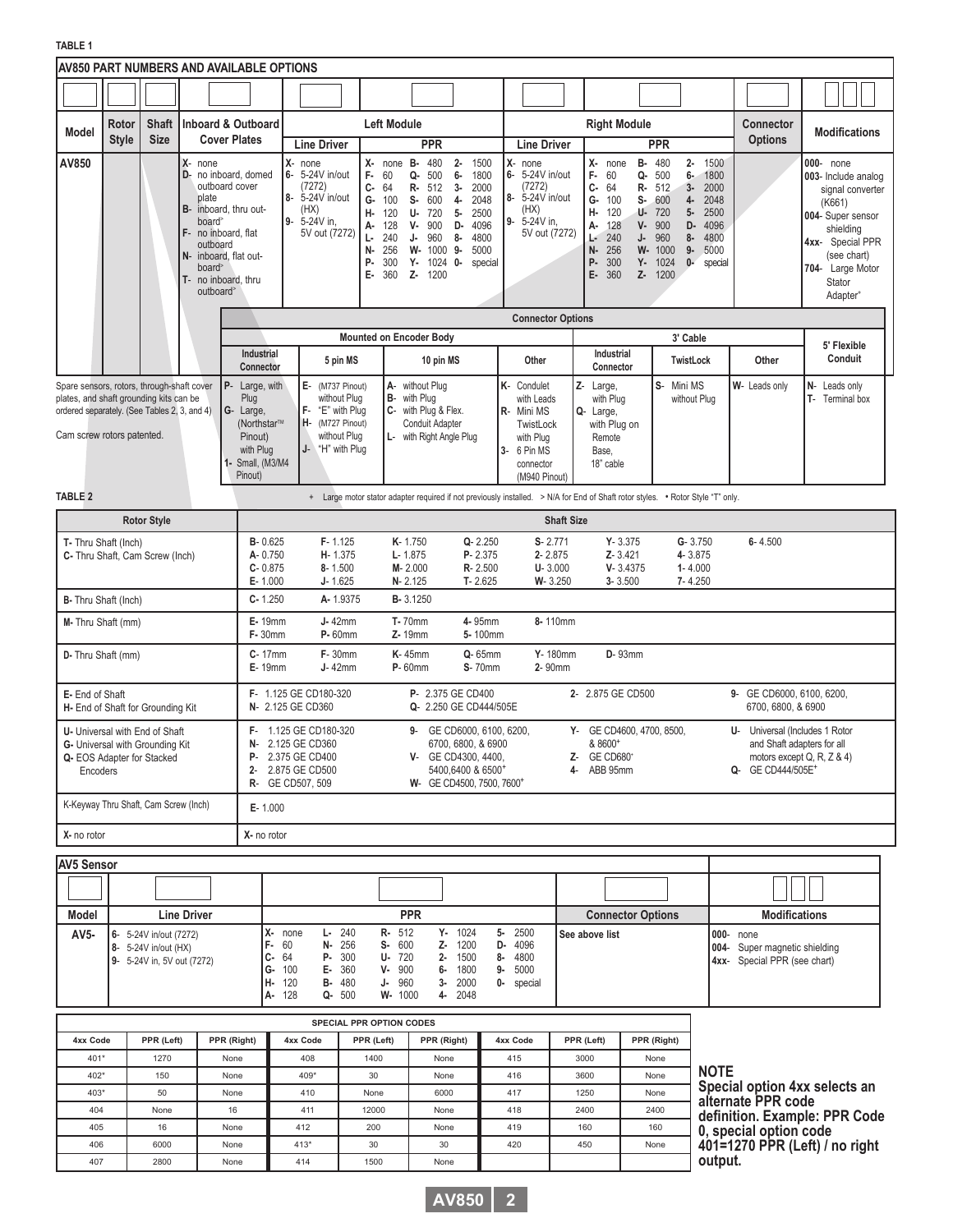#### **ROTOR INSTALLATION**

Use the dial indicator gauge to ensure motor shaft runout (TIR) does not exceed (0.004") [0.10mm]. Apply anti-seize compound to the shaft.

#### **CAUTION**

**Do not strike the encoder or rotor at any time. Damage will result and the warranty will be void. At installation, clean and remove paint and burrs from motor shaft and mounting face. Apply anti-seize compound (supplied) to each EXCEPT CAM SCREW ROTORS.**

#### **UNIVERSAL END-OF-SHAFT APPLICATIONS:**

**(Rotors GF-G9, UF-U9, QF-Q9)** See Table 2 for part numbers.

- 1. Verify the shaft projection from the C-face of the motor is  $0.400"$ .
- 2. GE CD180-320 style kits (-UF) require a roll pin (included) to be inserted into the shaft hole before installation of the stub shaft adapter.
- 2a. Install the shaft adapter on the motor using the bolts, threadlocker and washers provided.
- 3. Verify the stub shaft runout/wobble is less than 0.004" TIR. (0.001" is ideal). Use a dead blow hammer or shims (provided) to true the shaft as needed.
- 4. Slide the rotor onto the stub shaft. The space between the mounting face and the magnetic strip of the rotor must be set to 0.584", as shown in Figure 2. Use Avtron gauges (A25355 or A35226) or use housing alignment grooves as shown in Figure

#### 5 to verify position.

#### **NOTE**

**If optional inboard seal plate and/or magnetic shield is used, gage the rotor location from the shield/seal plate(s). Ensure the rotor label marked "this side out" is facing away from the motor.**

- 4a. For rotors UN, UP, and UQ ensure the counter bored holes on the motor side of the rotor line up with the bolt heads used to mount the adapter. This will permit proper rotor axial positioning.
- 5. Turn the cam screws of the rotor in the directions shown on

 the rotor to engage the cams. Tighten to 9-10 ft-lb (12.2-13.5 n-m). **Total cam screw rotation will be less than one turn.**

#### **END-OF-SHAFT APPLICATIONS (Rotors EF-E9, HF-H9)**

See Table 2 for part numbers:

- 1. Verify that the shaft projection from the C-face of the motor is 0.400" [10.2mm]. Apply anti-seize to the shaft.
	- 1a. GE CD180-320 style kits (-EF) require a roll pin (included) . Install the pin in the rotor first, then position the rotor on the shaft. Lightly tap into place.
	- 2. Apply threadlocker to the bolt(s); use the supplied washer(s) and tighten.

#### **THROUGH SHAFT APPLICATIONS (Rotors TA-T9, CA-C9, MF-MZ, KA-K9)**

See Table 3 for part numbers:

- 1. The through-shaft must project at least 1.5" [38.1mm] from the accessory mounting face. If it is greater than 2" [50.80mm] long, use the outboard through-shaft cover, detailed in Figure 4.
- 2. Slide the rotor on the shaft (option "B" or "T"), ensuring the rotor label "this side out" is away from the motor. The space<br>between the mounting face and the rotor must be set to 0.584" [14.83mm], as shown in Figure 2. Use Avtron gauges (A35226 or A25355) or housing alignment grooves as shown in Figure 5 to verify position. (Note: if optional inboard seal or shield plate is used, gage the rotor location from the seal shield plates. See Figure 3.)
- 2a. If using a set screw rotor (TA-T6), apply threadlocker to the set screws (2) and tighten to 25 in-lbs.
- 2b. If using a cam screw rotor (CA-C3), threadlocker is pre applied. Turn the cam screw(s) of the rotor in the directions shown on the rotor to engage the cams. Tighten to 9-10 ft-lb (12.3- 13.5 n-m). **Total cam screw rotation will be less than one turn.**

#### **STATOR HOUSING INSTALLATION**



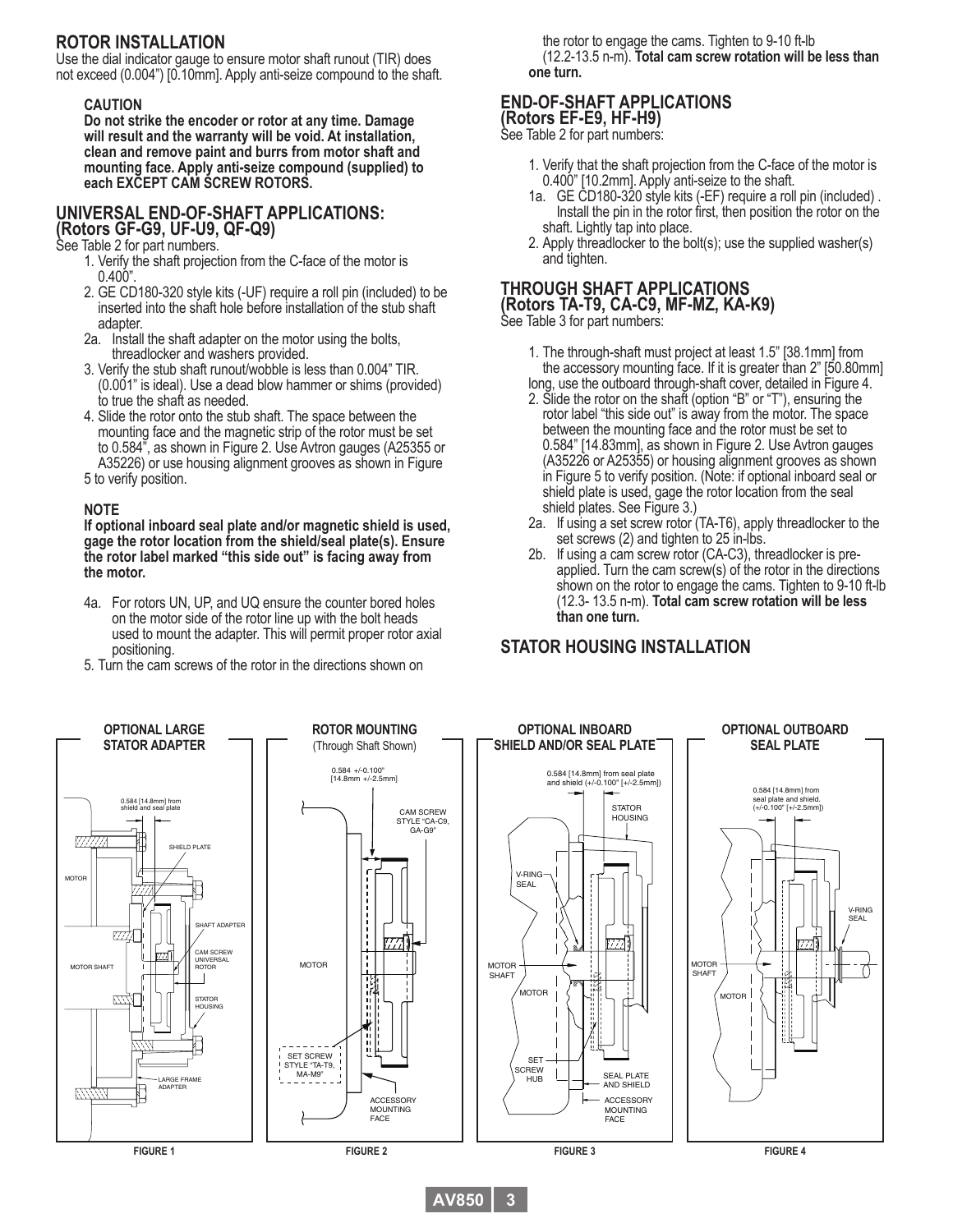#### **NOTE If additional magnetic shielding (option 004) has been added to the sensors, be sure to remove the sensors before installing the stator housing.**

The stator housing is retained to the motor using four, 1/2-13 x 3" bolts and spring type lock washers (supplied). If the stator is to be sandwich mounted between an accessory such as a brake and the motor, select the bolt length accordingly. Apply anti-seize compound to the perimeter of the AV850 where it will contact the motor C-face.

Carefully move the stator housing into position, avoiding contact with the rotor. DO NOT FORCE the housing into place. Install the four mounting bolts (torque 30 to 35 foot pounds) [47.5-40.6 n-m].

#### **CAUTION**

**DO NOT use silicone sealants or caulk of any kind on the motor or encoder face; these can cause misalignment or sensor scraping damage. Do apply anti-seize compound (copper) to the encoder face to assist in easy removal. The AV850 electronics are fully sealed; water may enter and leave the rotor area as needed. Remove the bottom pipe plug in the housing if frequent moisture buildup is expected.**

#### **(OPTIONAL) OUTBOARD SEAL PLATE KIT INSTALLATION.**

For applications requiring shafts to pass completely through the AV850, Avtron offers an outboard through-shaft seal plate kit with V-ring seal. See Table 4 for part numbers and Figure 4.

- 1. Install the encoder rotor as shown above.
- 2. Remove the existing cover of the encoder. Retain the screws and washers.
- 3. Mount the AV850 stator housing as shown in Figure 4.
- 4. Install new through-shaft cover using the (4) #10-24 screws and washers from step 2.
- 5. Apply silicone lubricant or medium grade machine oil (20 weight) to the outboard side of the cover where the V-ring seal will contact it.
- 6. Slide the V-ring seal onto the shaft, and ensure that it is compressed against the cover. See installation Figure 4.

#### **(OPTIONAL) SHAFT GROUNDING KIT INSTALLATION (Rotors "FA-F9", "GA-G9")**

Refer to separate Shaft Grounding Kit Instructions (M190-AV850)

#### **(OPTIONAL) CHECK ROTOR POSITION**

1. Remove a sensor or blank side cover plate.

2. Verify the rotor magnetic stripe is aligned with the grooves (see Figure 5).

3. Replace the sensor or side cover plate.

#### **WIRING INSTRUCTIONS**

#### **CAUTION Remove power before wiring.**

Wiring diagrams are shown in Figure 6 and 7.

For bidirectional operation of the encoder, proper phasing of the two output channels is important. Phase A channel leads phase B channel for clockwise shaft rotation as viewed from the anti-drive or accessory end of the motor (encoder mounting end). Wiring option "G" provides a pinout compatible with Northstar™ encoders, with a cable shield connection on pin 10. Note that this option does not ground the shield; Avtron still recommends grounding the shield at the drive end of the cable for all wiring options.

#### **CORRECTIVE ACTION FOR PHASE REVERSAL**

1) Remove Power.

- 2) Exchange wires on cable, either at encoder cable end or at speed controller end (but not both).
	- a. Single Ended 2 Phase Wiring (see wiring diagram)

Exchange A and B at the use end of the wires.

- b. Differential 2 Phase Wiring (see wiring diagram) Exchange either A with  $\overline{A}$  in the phase  $\overline{A}$  pair OR B with B in the phase B pair but NOT both.
- 3) Apply power.
- 4) Verify encoder feedback is correct, using hand rotation of shaft, or jog mode of the speed controller.

Interconnecting cables specified in the WIRE SELECTION CHART in Figure 6 are based on typical applications. Refer to the system drawing for specific cable requirements where applicable.

Physical properties of cable such as abrasion, temperature, tensile strength, solvents, etc., are dictated by the specific application.

General electrical requirements are: stranded copper, 22 thru 16 gauge (Industrial EPIC Connector options can use 14-20 AWG), each wire pair individually shielded with braid or foil with drain wire, 0.05 uF maximum total mutual or direct capacitance, outer sheath insulator, 1,000 ft. max. See WIRE SELECTION CHART in Figure 6 for some suggested cables.

See Figure 7 for examples of alarm output wiring.

#### **NOTE**

**When using the industrial connector ("1", "G", "P", "Q", "V", "X", or "Z" options), the minimum wire size is 20 gage, and 20 gage (only) wire ends must be tinned with solder before connection at the screw terminals.**

#### **MAINTENANCE**

#### **GENERAL**

This section describes routine maintenance for the Avtron AV850 Encoder. For support, contact field service for Avtron Encoders at 216-642-1230. For emergency after hours service contact us at 216-641-8317. The AV850 SMARTach III circuitry includes a diagnostic package that includes Adaptive Electronics and a Fault-Check output.

#### **ADAPTIVE ELECTRONICS**

A perfect duty cycle consists of a waveform whose "high" and "low" conditions are of the same duration (50%/50%). The AV850 adaptive electronics extends the life of the AV850 by constantly monitoring and correcting duty cycle over time.

#### **FAULT-CHECK**

After power-up and the rotor position is checked by the sensor, the Fault-Check LED will turn GREEN.

If the adaptive electronics reach their adjustment limit for any reason, the Fault-Check alarm and LED will notify the drive and operator of an impending failure. The LED will turn RED if the Adaptive Electronics reach their adjustment limit. This output occurs before an actual failure, allowing steps to be taken to replace the unit before it causes unscheduled downtime. Fault-Check annunciation is available as an "alarm" output through the connector and as an integral LED.

#### **TROUBLESHOOTING:**

If the drive indicates a loss of encoder/tach fault and the AV850 faultcheck LED is not illuminated, check the encoder power supply. If power is present, check polarity; one indicator of reversed power supply is that all outputs will be high at the same time. If the drive indicates encoder fault, but the LED shows GREEN, then check the wiring between the drive and the encoder. If the wiring appears correct and in good shape, test the wiring by replacing the AV5 sensor module. If the new module shows GREEN, and the drive still shows encoder loss/tach fault, then the wiring is faulty and should be repaired or replaced. **If the alarm output and/or LED indicate a fault (RED):**

- 1. Remove a sensor plate or one of the sensors, and use
- the built-in gauge to check the location of the rotor (see Figure
- 2.1). Ensure the label marked "This side out" is facing away from the motor.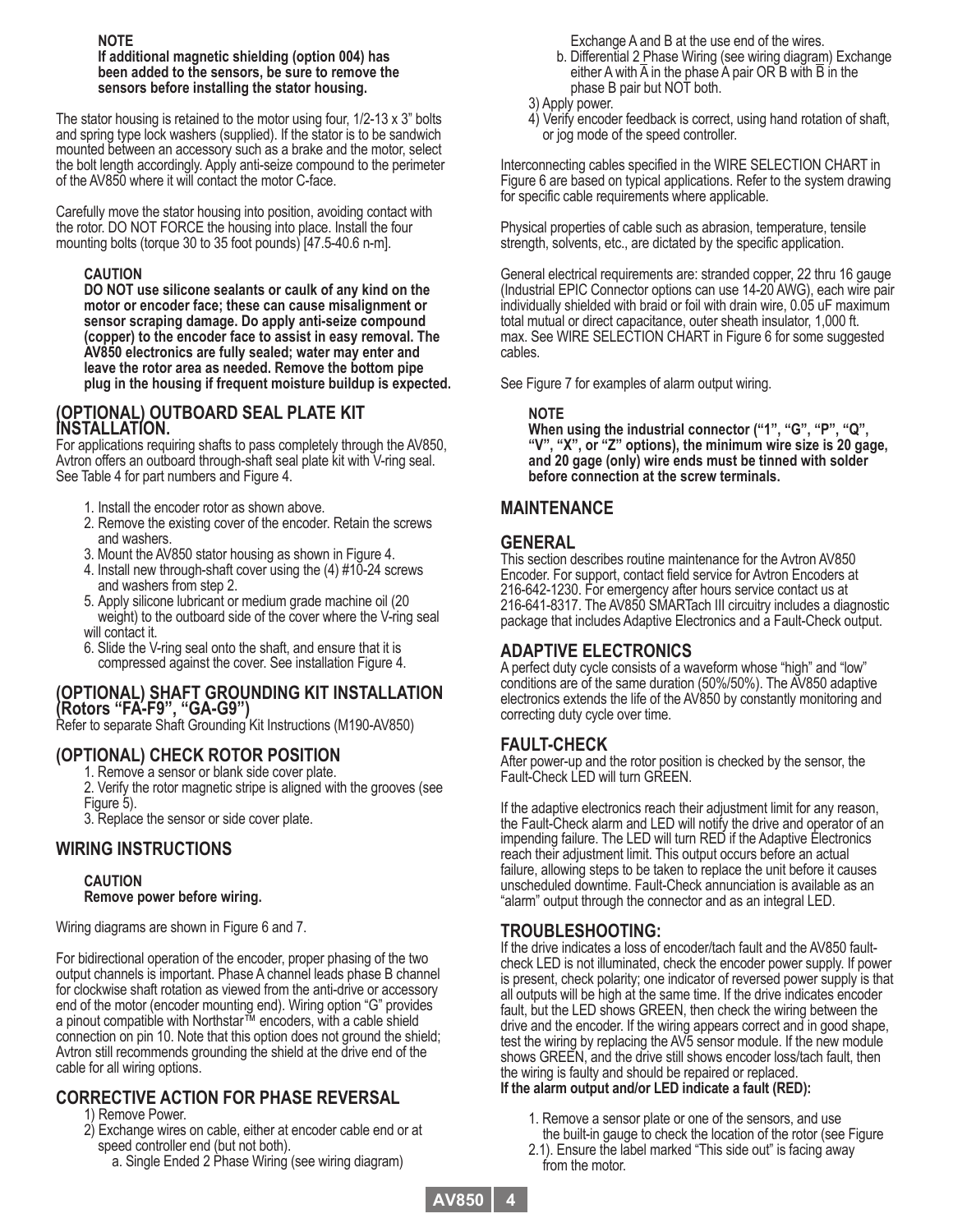2. Remove the AV5 sensor from the housing. Clean the housing mounting surface for the AV5 sensor and the AV850 housing. Ensure the AV5 sensor is directly mounted on the AV850 housing, with no sealant, gasketing, or other materials, and that it is firmly bolted in place.

**If the alarm output and/or LED indicate a fault (RED)** on a properly mounted AV5 sensor and the rotor is properly located, replace the AV5 sensor.

An oscilloscope can also be used to verify proper output of the AV850 encoder at the encoder connector itself and at the drive/

#### **ROTOR ALIGNMENT GROOVE**



**Figure 2.1** Rotor magnetic strip aligns with groove**.**

controller cabinet. If the outputs show large variations in the signals at steady speed (jitter or "accordion effect", see figure 9), check rotor position. If the rotor position is correct, the motor or shaft may be highly magnetized. Replace any magnetized material nearby with non-magnetic material (aluminum, stainless) (shafts, etc). For GE CD frame motors and similar styles, Avtron offers non-magnetic stub shafts (included with all "U" style rotor kits). If variations persist, consider replacing the sensors with super-shielded models, option -004.

#### **If the alarm output and/or LED indicate a wiring fault (ORANGE):**

Remove all output wires/connections  $(A, \overline{A}, B, \overline{B}, Z, \overline{Z})$ . The LED should turn GREEN. If the LED does not turn GREEN, the encoder is not receiving enough voltage at +V to properly operate. Correct input voltage problem at power supply or cabling.

If the LED turns GREEN once all outputs are disconnected, reconnect each output, one at a time, monitoring for ORANGE LED. For partial/ resistive short circuits, the LED may take a few minutes to turn ORANGE. To speed the troubleshooting process, if possible, spin the encoder while replacing individual output connections. This may make the ORANGE LED condition occur faster. Once the shorted output(s) are located, correct the shorting condition, and the encoder LED should remain GREEN.

If the LED is OFF, but power is being applied to the encoder, check the output voltage level at A, A,B, B. If all outputs are ON ( $\approx$ +V), the connections to +V and COM are reversed. Swap connections between +V and COM; the LED should turn GREEN.

#### **STATOR HOUSING REMOVAL**

To remove the stator housing remove the qty 4 1/2 13 x 3" bolts holding the housing to the motor.

#### **CAUTION**

**Take care that the housing does not fall from the pilot and** 

**cause the sensors to crash into the rotor. Damage to the sensor or rotor could result.**

#### **ROTOR REMOVAL**

Remove shaft rust and burrs before removing the rotor.

#### **CAM SCREW ROTOR REMOVAL**

Disengage the (2) cam screws by turning the left screw clockwise and the right screw counterclockwise less than 1 full turn. The cam heads will visibly move away from the shaft. Remove the rotor by hand by pulling it away from the motor. If the rotor will not move, do NOT use a gear puller, and do not use a heat gun. Instead, insert two M6 screws, >25mm length into the Jack Screw Holes shown in Fig 2.2. Alternately tighten the screws to push the rotor away from the motor and remove it.

#### **LARGE BORE SET SCREW ROTOR REMOVAL**

Disengage the (2) set screws by turning the left screw clockwise and the right screw counterclockwise until removed from the rotor. Retain the set screws. Remove the rotor by hand by pulling it away from the motor. If the rotor will not move, do NOT use a gear puller, and do not use a heat gun. Instead, pry the rotor away from the motor gently, being careful to only pry against the rotor metal hub and not the magnetic outer strip.

**NOTE**

**Do not remove the cam screws from the rotor.**

#### **RENEWAL AND SPARE PARTS See Tables 2, 3, and 4.**

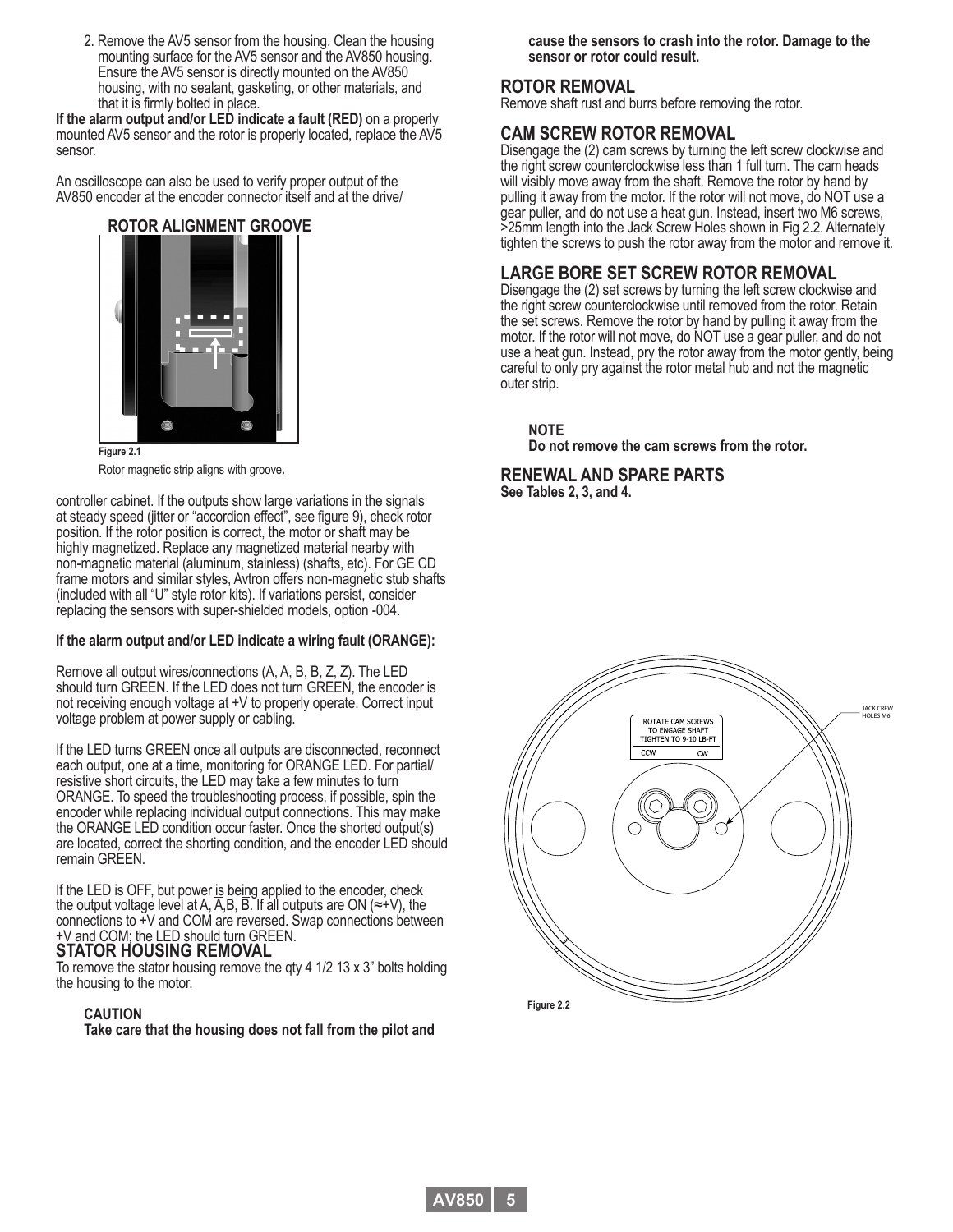#### **ELECTRICAL\*\***

#### **SPECIFICATIONS**

#### **LINE DRIVER OPTIONS**

- A. Operating Power (Vin)
- 1. Volts........................5-24 VDC
- 2. Current....................100mA, nominal, no load B. Output Format
- 1. 20 & Comp ...........A,  $\overline{A}$ , B,  $\overline{B}$  (differential line driver) 2. Marker ....................1/Rev, Z, Z–
- C. Signal Type .................Incremental, Square Wave, 50 ±10% Duty Cycle.
- D. Direction Sensing........ OA leads OB for CW rotation as viewed from the back of the tach looking at the non-drive end of the
	- motor.
- E. Phase Sep...................15% minimum
- F. Frequency Range........@5V, @1m cable, 250 kHz Max
- ................................. @24V, @300m cable, #8 output, 45 kHz Max G. PPR.............................4-50000\*\*\*
- H. Line Driver Specs........See table
- I. Connectors..................See connector options on page 1
- J. LED Indicator................GREEN: power on, unit ok.
	- RED: alarm on ORANGE: wiring fault (Thermal Overload; Undervoltage)

#### **MECHANICAL**

- A. Rotor Inertia: ...............0.12-0.41 Oz. In. Sec.2
- B. Acceleration: ...............5000 RPM/Sec. Max.
- C. Speed:.........................6000 RPM Max.\*\*\*\*
- D. Weight: ........................2-3 lbs [0.9kg to 1.36kg]. E. Sensor to Rotor
- Air Gap (nominal):.......0.045" [1.14mm] Tolerance:....................-0.030"/+0.015" [-0.76mm/+0.38]
- F. Rotor Axial Tolerance ..±0.050" [±1.27mm]

#### **ENVIRONMENTAL**

Solid cast aluminum stator and rotor

Fully potted electronics, protected against oil and water spray Use "W" cable option on IP66/67 applications

V-Ring seals provided on through shaft covers

Operating Temperature:............-40 to 100°C, 0-100% condensing humidity **Vibration:** 18 g's **Shock:** 1 meter drop test

|                                   |                          | <b>LINE DRIVER OPTIONS</b>                                                         |                                                                               |                                             |            |  |  |  |  |  |
|-----------------------------------|--------------------------|------------------------------------------------------------------------------------|-------------------------------------------------------------------------------|---------------------------------------------|------------|--|--|--|--|--|
| <b>Electrical Specifications</b>  |                          | 6                                                                                  | 8                                                                             | <b>Units</b><br>9<br>$5 - 24$<br><b>VDC</b> |            |  |  |  |  |  |
| <b>Input Voltage</b>              |                          | $5 - 24$                                                                           | $5 - 24$                                                                      |                                             |            |  |  |  |  |  |
| <b>Nom Output Voltage</b>         |                          | $5 - 24$                                                                           | $5 - 24$                                                                      | 5                                           | <b>VDC</b> |  |  |  |  |  |
| <b>Line Driver</b>                |                          | 7272                                                                               | <b>Hx</b>                                                                     | 7272                                        |            |  |  |  |  |  |
| <b>Output Resistance Typ</b>      |                          | 13                                                                                 | 75                                                                            | 13                                          | ohms       |  |  |  |  |  |
| <b>Maximum Peak Current</b>       |                          | 1500                                                                               | 800                                                                           | 1500                                        | mA         |  |  |  |  |  |
| <b>Maximum Average</b><br>Current |                          | 120                                                                                | 200                                                                           | 120                                         | mA         |  |  |  |  |  |
| Voh Typ                           |                          | $VIN-1$                                                                            | $VIN-1$                                                                       | $VIN-1$                                     | <b>VDC</b> |  |  |  |  |  |
| Vol Typ                           |                          | 0.5                                                                                | 0.2 @ 10mA line<br>current                                                    | 0.5                                         | <b>VDC</b> |  |  |  |  |  |
| <b>Cable Drive Capacity</b>       |                          | 1000' @ 5V<br>500' @ 12V<br>200' @ 24V                                             | 1000'                                                                         | 1000'                                       | feet       |  |  |  |  |  |
|                                   | Reverse<br>Voltage       | yes                                                                                | yes                                                                           | yes                                         |            |  |  |  |  |  |
| Protection                        | Short<br>Circuit         | yes                                                                                | yes                                                                           | ves                                         |            |  |  |  |  |  |
|                                   | Transient                | yes                                                                                | yes                                                                           | yes                                         |            |  |  |  |  |  |
|                                   | Power to A.<br>Gnd to A/ | ves                                                                                | yes                                                                           | ves                                         |            |  |  |  |  |  |
|                                   | $+V(out)$                | Output voltage equal to input voltage.                                             |                                                                               |                                             |            |  |  |  |  |  |
| Alarm                             | Alarm*                   |                                                                                    | Open collector, normally off, goes low on alarm,<br>sink 100mA max, 50VDC max |                                             |            |  |  |  |  |  |
|                                   | LED                      | Green=power on, Red=Alarm<br>Orange=Wiring Error (Thermal Overload; Under-voltage) |                                                                               |                                             |            |  |  |  |  |  |
| <b>Marker</b>                     |                          | One per revolution. Pulse width<br>approximately 2° (1/128 of a revolution)        |                                                                               |                                             |            |  |  |  |  |  |

\* Alarm not available on connector option "G" (Northstar<sup>TM</sup> compatible pinout) \*\* Electrical specifications for SMARTach III model (rev BA or later), consult Nidec

Industrial Solutions for earlier model specifications. \*\*\*(PPR) Standard maximum PPR is 5000. Consult Factory with your application for PPRs up to 50,000.

\*\*\*\* (Speed) Maximum RPM may be limited for PPR > 2,500. Consult Factory with your application.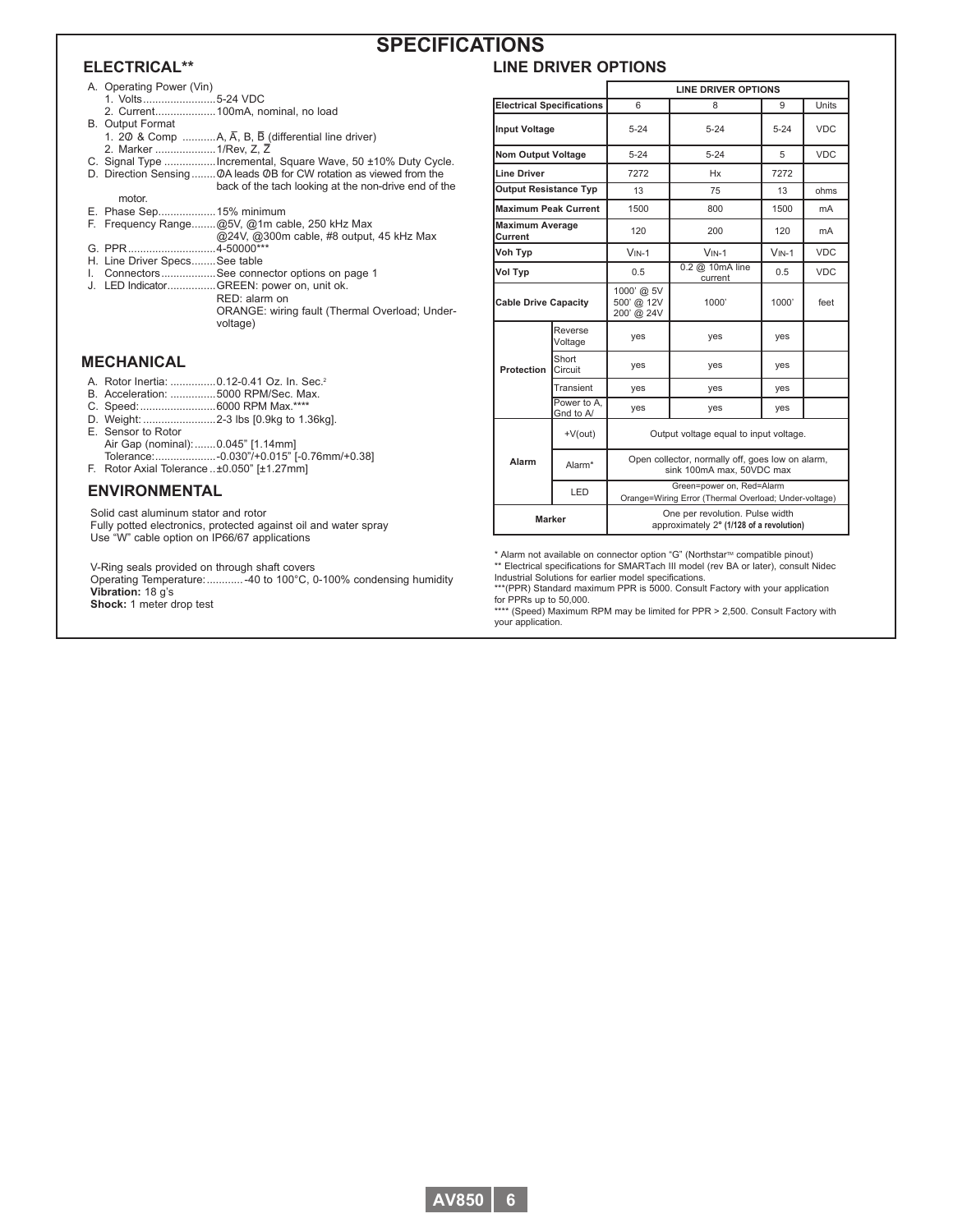



#### **FOR SINGLE ENDED APPLICATIONS** PIN OUT

|  |                                       |                                        |                                             | <b>FUNCTION</b>                 |                           |                            |                      |                        |                                 |                          |
|--|---------------------------------------|----------------------------------------|---------------------------------------------|---------------------------------|---------------------------|----------------------------|----------------------|------------------------|---------------------------------|--------------------------|
|  | <b>OPTION</b><br>"N", "K",<br>" $W$ " | <b>OPTION</b><br>"A", "B",<br>"C", "L" | <b>OPTION</b><br>"P", "V", "Q",<br>"X", "Z" | <b>OPTION</b><br>$\mathbf{H}^n$ | <b>OPTION</b><br>"R", "S" | <b>OPTION</b><br>"E" & "F" | <b>OPTION</b><br>"G" | <b>OPTION</b><br>"3"   |                                 |                          |
|  | RED<br>BLUE                           | B<br>E                                 | 6<br>3                                      | $+V$<br>B                       | D<br>B                    | B<br>C                     | 6<br>3               | Ε<br>D                 |                                 | +V (Encoder Power)<br>ØB |
|  | GREEN<br><b>BLACK</b>                 | D<br>Α                                 | 2                                           | A<br><b>COM</b>                 | A<br>F                    | E<br>Α                     | $\overline{2}$       | Α<br>F                 | ◡<br>-----------                | ØA<br><b>COMMON</b>      |
|  | ORANGE                                | $\mathsf{C}$                           | $\overline{4}$                              | Z                               | C                         | D                          | $\overline{4}$       | <b>NC</b>              | -------------                   | <b>MARKER</b>            |
|  | <b>BROWN</b><br><b>VIOLET</b>         | F<br>J                                 | 5<br>10                                     | $+V$ (OUT)<br><b>ALM</b>        | <b>NC</b><br><b>NC</b>    | <b>NC</b><br><b>NC</b>     | $NC^*$<br>$NC^*$     | <b>NC</b><br><b>NC</b> | -------------<br>-------------- | RELAY +V REF*<br>ALARM*  |
|  |                                       | <b>NC</b>                              | NC                                          | NC                              | E                         | NC                         | 10                   | 10                     | (Shield)**                      | <b>GROUND</b>            |

#### **FOR SINGLE ENDED SINGLE PHASE WIRING APPLICATIONS**



#### **FIGURE 6**

 $\left(\right)$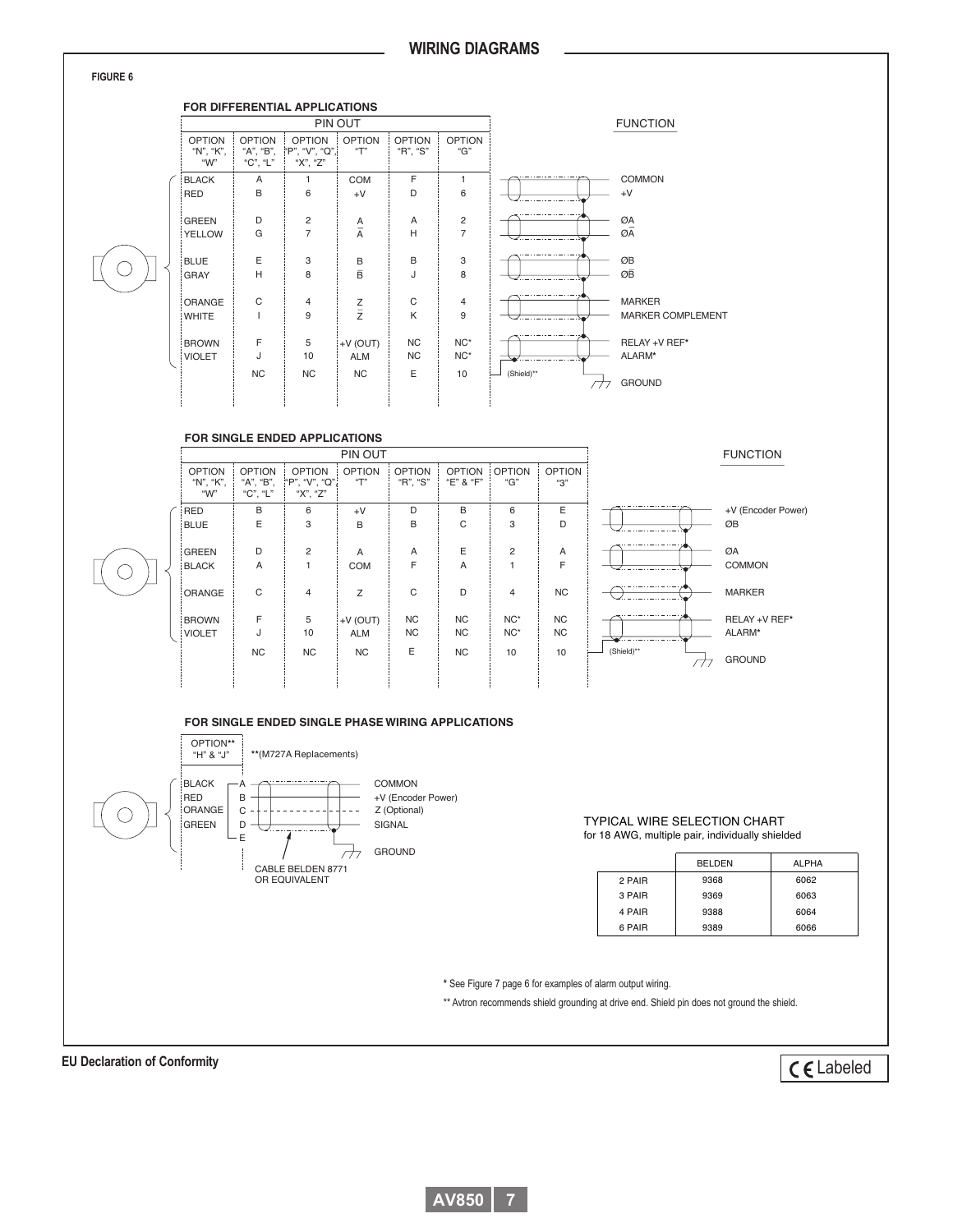## OUTPUT OPTIONS







**FIGURE 7**

## SMARTach III™ **Application Examples**

Applies to all Model AV850 Encoders except connector styles "E", "F", "G", "H", "J", "R", "3".

#### ALARM OUTPUT CONNECTION

Avtron SMARTach III encoders provide an alarm signal if maintenance is required under specific circumstances. A green LED indicates power on and proper operation, red indicates alarm on. Following are application examples provided to help install the alarm output.

Example 1. Alarm output using +V(OUT). +V(OUT) is equal to +V, the encoder power supply.

ENCODER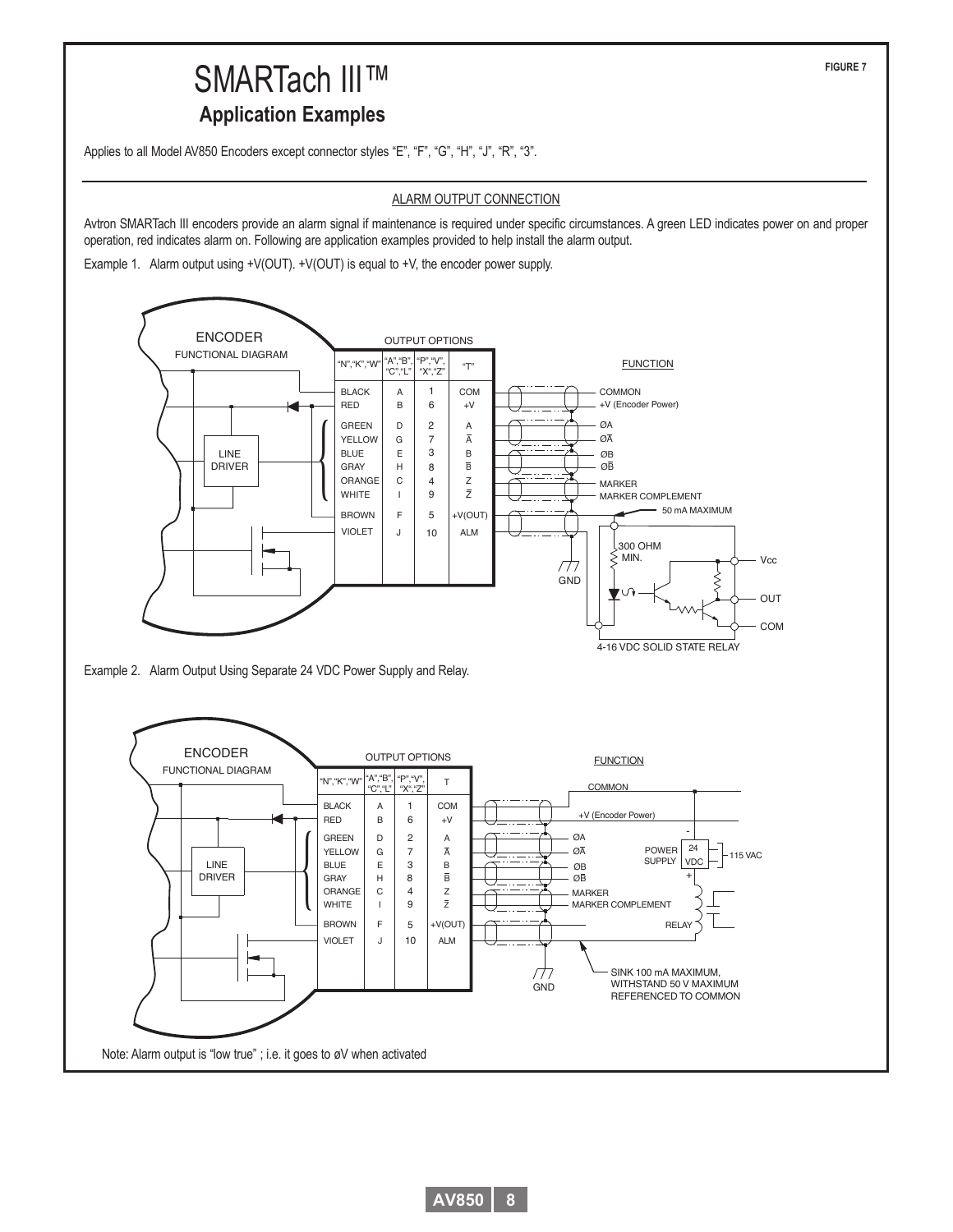| <b>SPARE END OF SHAFT ROTORS</b>            |       |                             |                                      |                        |        |                                                      |                            |                        |  |  |  |
|---------------------------------------------|-------|-----------------------------|--------------------------------------|------------------------|--------|------------------------------------------------------|----------------------------|------------------------|--|--|--|
|                                             |       | <b>Motor Specific Style</b> |                                      | <b>Universal Style</b> |        |                                                      |                            |                        |  |  |  |
| <b>Motor Frame</b>                          | Code  | Rotor                       | <b>Shaft</b><br><b>Grounding Kit</b> | Code                   | Rotor  | Shaft Adapter**                                      | Shaft<br><b>Ground Kit</b> | <b>Magnetic Shield</b> |  |  |  |
| Universal rotor only*<br>(no stub shaft)    | -NA-  | -NA-                        | -NA-                                 | $CB^*$                 | B31515 | none                                                 | $-NA-$                     | -NA-                   |  |  |  |
| CD 180-32x                                  | EF/HF | B30916-EF                   | A34137                               | QF/UF/GF               | B31515 | B31516                                               | A34396                     | A35355                 |  |  |  |
| CD36x                                       | EN/HN | B30916-EN                   | A34138                               | QN/UN/GN               | B31515 | B31517                                               | A34397                     | A35355                 |  |  |  |
| CD4xx                                       | EP/HP | B30916-EP                   | A34139                               | QP/UP/GP               | B31515 | B31518                                               | A34397                     | A35355                 |  |  |  |
| CD444/CD505E                                | EQ/HQ | B30916-EQ                   | -NA-                                 | QQ/UQ/GQ               | B31515 | B31631                                               | A34397                     | A35355                 |  |  |  |
| CD43xx, 44xx, 54xx,<br>64xx, 65xx           |       | -NA-                        | -NA-                                 | QV/UV/GV               | B31515 | B31676                                               | A34397                     | A35355                 |  |  |  |
| CD45xx, 75xx, 76xx                          |       | -NA-                        | -NA-                                 | QW/UW/GW               | B31515 | B31676                                               | A34397                     | A35355                 |  |  |  |
| CD46xx, 47xx, 85xx, 86xx                    |       | -NA-                        | -NA-                                 | QY/UY/GY               | B31515 | B31677                                               | A34397                     | A35355                 |  |  |  |
| CD68x                                       |       | -NA-                        | -NA-                                 | QZ/UZ/GZ               | B31515 | B31678                                               | A34397                     | A35355                 |  |  |  |
| CD5xx (excluding CD505)                     | E2/H2 | B30916-E2                   | A34140                               | Q2/U2/G2               | B31515 | B31519                                               | A34397                     | A35355                 |  |  |  |
| E9- CD60xx, 61xx, 62xx,<br>67xx, 68xx, 69xx | E9/H9 | B31092                      | A34141                               | Q9/U9/G9               | B31515 | B31520                                               | A34397                     | -NA-                   |  |  |  |
| All except CD505<br>and CD680               | -NA-  | -NA-                        | -NA-                                 | UU                     | B31515 | B31516, B31517,<br>B31518, B31637,<br>B31676, B31677 | $-NA-$                     | -NA-                   |  |  |  |

\*\* Shaft adapter part numbers for rotor style "Q" (stacked encoders) is the same as above but with a "-1" suffix.

#### **Table 4**

| <b>SPARE THROUGH SHAFT ROTORS AND COVERS</b> |                          |                             |                      |                   |        |                            |                  |                       |                  |                                  |  |
|----------------------------------------------|--------------------------|-----------------------------|----------------------|-------------------|--------|----------------------------|------------------|-----------------------|------------------|----------------------------------|--|
|                                              |                          | <b>Through Shaft Rotors</b> |                      |                   |        | <b>Outboard Covers</b>     |                  | <b>Inboard Covers</b> |                  |                                  |  |
| <b>Shaft Bore</b>                            | <b>Set Screw</b>         |                             | <b>Cam Screw</b>     |                   | Flat   | <b>Thru-Shaft</b><br>Cover | <b>Seal ONLY</b> |                       | <b>Seal ONLY</b> | <b>Magnetic</b><br><b>Shield</b> |  |
| Imperial<br>(US) Sizes                       | Rotor<br>Code            | <b>Rotor Part</b>           | <b>Rotor</b><br>Code | <b>Rotor Part</b> |        |                            |                  |                       |                  |                                  |  |
| 0.750"                                       | <b>TA</b>                | B30915-TA                   | CA                   | B31514-CA         | B30934 | A34203-2                   | 471908           | $-NA-$                | $-NA-$           | A35355                           |  |
| 0.625"                                       | <b>TB</b>                | B30915-TB                   | $CB*$                | B31515            |        | A34203-1                   | 471814           | A26211-1              | 471814           | A35355                           |  |
| 0.875"                                       | TC                       | B30915-TC                   | $\overline{CC}$      | B31514-CC         |        | A34203-3                   | 471931           | $-NA-$                | $-NA-$           | A35355                           |  |
| 3.625"                                       | <b>TD</b>                | B30915-TD                   | -NA-                 | $-NA-$            |        | -NA-                       | -NA-             | $-NA-$                | -NA-             | -NA-                             |  |
| 1.000"                                       | $\overline{\text{TE}}$   | B30915-TE                   | CE                   | B31514-CE         |        | A34203-4                   | 471900           | A26211-2              | 471900           | A35355                           |  |
| 1.125"                                       | <b>TF</b>                | B30915-TF                   | <b>CF</b>            | B31514-CF         |        | A34203-5                   | 471873           | A26211-3              | 471873           | A35355                           |  |
| 3.750"                                       | <b>TG</b>                | B30915-TG                   | -NA-                 | -NA-              |        | $-NA-$                     | -NA-             | $-NA-$                | $-NA-$           | -NA-                             |  |
| 1.375"                                       | <b>TH</b>                | B30915-TH                   | <b>CH</b>            | B31514-CH         |        | A34203-7                   | 471884           | A26211-4              | 471884           | A35355                           |  |
| 1.625"                                       | TJ                       | B30915-TJ                   | CJ                   | B31514-CJ         |        | A34203-8                   | 471901           | A26211-5              | 471901           | A35355                           |  |
| 1.750"                                       | $\overline{\mathsf{TK}}$ | B30915-TK                   | СK                   | B31514-CK         |        | A34203-10                  | 471902           | -NA-                  | -NA-             | A35355                           |  |
| 1.875"                                       | TL                       | B30915-TL                   | <b>CL</b>            | B31514-CL         |        | A34203-11                  | 471902           | A26211-6              | 471902           | A35355                           |  |
| 2.000"                                       | <b>TM</b>                | B30915-TM                   | <b>CM</b>            | B31514 CM         |        | A34203-12                  | 471886           | A26211-7              | 471886           | A35355                           |  |
| 2.125"                                       | <b>TN</b>                | B30915-TN                   | <b>CN</b>            | B31514-CN         |        | A34203-13                  | 471903           | A26211-8              | 471903           | A35355                           |  |
| 2.375"                                       | <b>TP</b>                | B30915-TP                   | <b>CP</b>            | B31514-CP         |        | A34203-15                  | 471904           | A26211-12             | 471904           | A35355                           |  |
| 2.250"                                       | <b>TQ</b>                | B30915-TQ                   | CQ                   | B31514-CQ         |        | A34203-14                  | 471903           | A26211-8              | 471903           | A35355                           |  |
| 2.500"                                       | <b>TR</b>                | B30915-TR                   | CR                   | B31514-CR         |        | A34203-16                  | 471905           | A26211-9              | 471905           | A35355                           |  |
| 2.625"                                       | <b>TT</b>                | B30915-TT                   | <b>CT</b>            | B31514-CT         |        | A34203-25                  | 471905           | -NA-                  | -NA-             | A35355                           |  |
| 3.250"                                       | <b>TW</b>                | B30915-TW                   | <b>CW</b>            | B31514-CW         |        | A34203-19                  | 471907           | -NA-                  | -NA-             | -NA-                             |  |
| 3.375"                                       | <b>TY</b>                | B30915-TY                   | <b>CY</b>            | B31514-CY         |        | A34203-20                  | 471906           | $-NA-$                | $-NA-$           | -NA-                             |  |
| 3.421"                                       | TZ                       | B30915-TZ                   | CZ                   | B31514-CZ         |        | A34203-21                  | 471906           | -NA-                  | -NA-             | -NA-                             |  |
| 4.000"                                       | T1                       | B30915-T1                   | -NA-                 | -NA-              |        | -NA-                       | $-NA-$           | $-NA-$                | $-NA-$           | $-NA-$                           |  |
| 2.875"                                       | T <sub>2</sub>           | B30915-T2                   | C <sub>2</sub>       | B31514-C2         |        | A34203-17                  | 471885           | A26211-10             | 471885           | A35355                           |  |
| 3.500"                                       | T <sub>3</sub>           | B30915-T3                   | C <sub>3</sub>       | B31514-C3         |        | A34203-22                  | 471549           | A26211-11             | 471549           | $-NA-$                           |  |
| 3.875"                                       | T <sub>4</sub>           | B30915-T4                   | -NA-                 | $-NA-$            |        | A34203-23                  | 471943           | $-NA-$                | $-NA-$           | $-NA-$                           |  |
| 4.500"                                       | T <sub>6</sub>           | B30915-T6                   | -NA-                 | $-NA-$            |        | A34203-24                  | $-NA-$           | -NA-                  | -NA-             | $-NA-$                           |  |
| <b>Metric Sizes</b>                          |                          | <b>Set Screw</b>            |                      |                   |        | <b>Cam Screw</b>           |                  |                       |                  |                                  |  |
| 30mm                                         | <b>MF</b>                | B31502-MF                   | $-NA-$               | -NA-              | B30934 | A34203-6                   | 471939           | $-NA-$                | -NA-             | A35355                           |  |
| 42mm                                         | <b>MJ</b>                | B31502-MJ                   | $-NA-$               | $-NA-$            |        | A34203-9                   | 471901           | $-NA-$                | $-NA-$           | A35355                           |  |
| 60 <sub>mm</sub>                             | <b>MP</b>                | B31502-MP                   | $-NA-$               | $-NA-$            |        | A34203-15                  | 471904           | $-NA-$                | $-NA-$           | A35355                           |  |
| 80mm                                         | MY                       | B31502-MY                   | -NA-                 | -NA-              |        | A34203-18                  | 471907           | $-NA-$                | $-NA-$           | -NA-                             |  |
| 80mm                                         | MZ                       | B31502-MZ                   | $-NA-$               | $-NA-$            |        | A34203-18                  | 471907           | $-NA-$                | $-NA-$           | $-NA-$                           |  |
| 90mm                                         | M <sub>3</sub>           | B31502-M3                   | $-NA-$               | $-NA-$            |        | $-NA-$                     | -NA-             | $-NA-$                | $-NA-$           | $-NA-$                           |  |
| 95mm                                         | M <sub>4</sub>           | B31502-M4                   | $-NA-$               | -NA-              |        | A34203-26                  | 471550           | -NA-                  | $-NA-$           | -NA-                             |  |
| 70mm                                         | M <sub>5</sub>           | B31502-M5                   | $-NA-$               | -NA-              |        | $-NA-$                     | -NA-             | $-NA-$                | -NA-             | -NA-                             |  |

\* Note Universal rotor (CB) is a 5/8" thru-shaft cam screw style rotor. Universal style kits (GF-G9, QF-Q9, UF-U9) add the required stub shaft to fit the rotor to GE CD frame motors.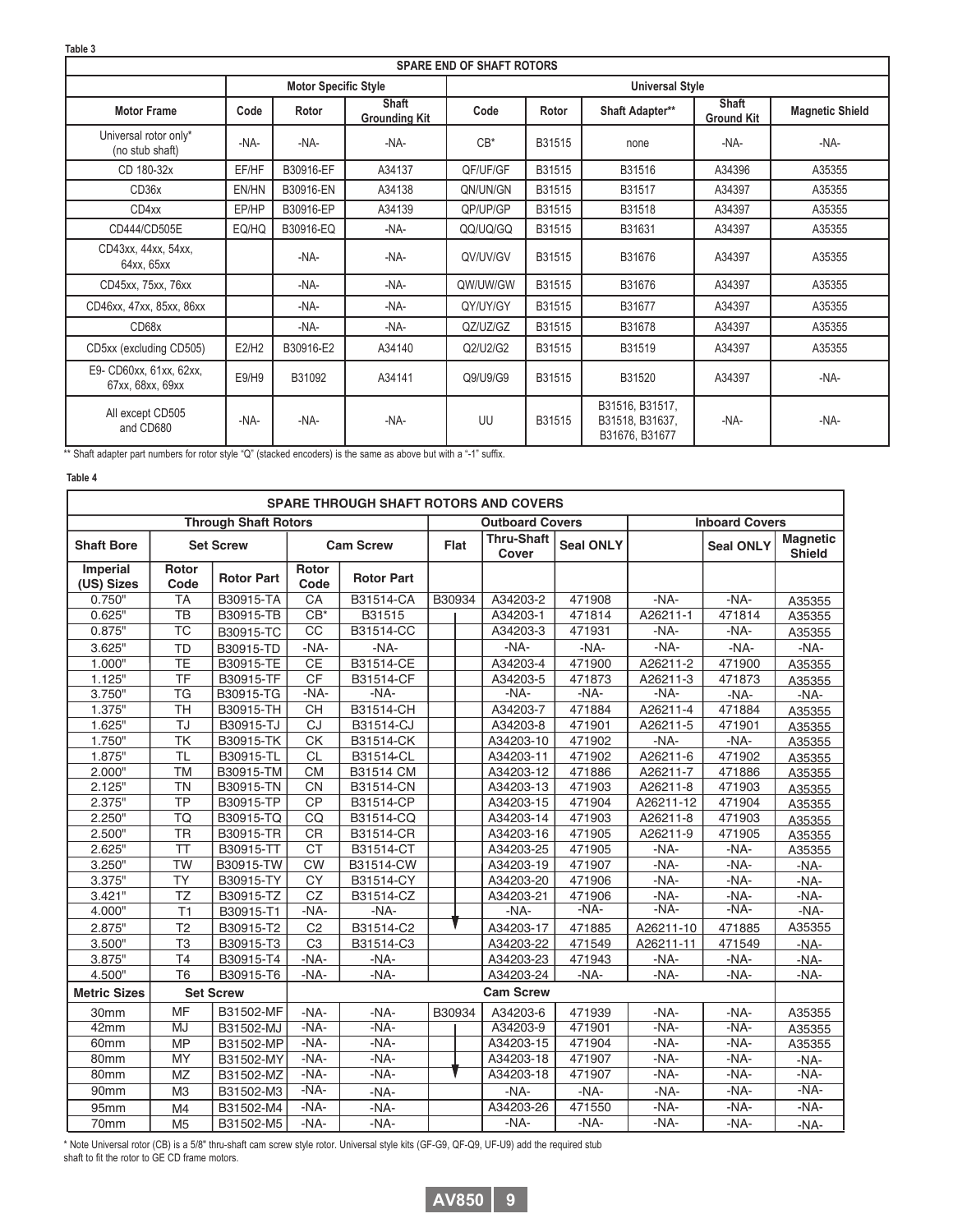#### **ADDITIONAL CONNECTOR OPTIONS**



Dimensions in parenthesis are in millimeters. All dimensions are approx.



**FIGURE 9 Excessive Signal Variation ("Jitter")**